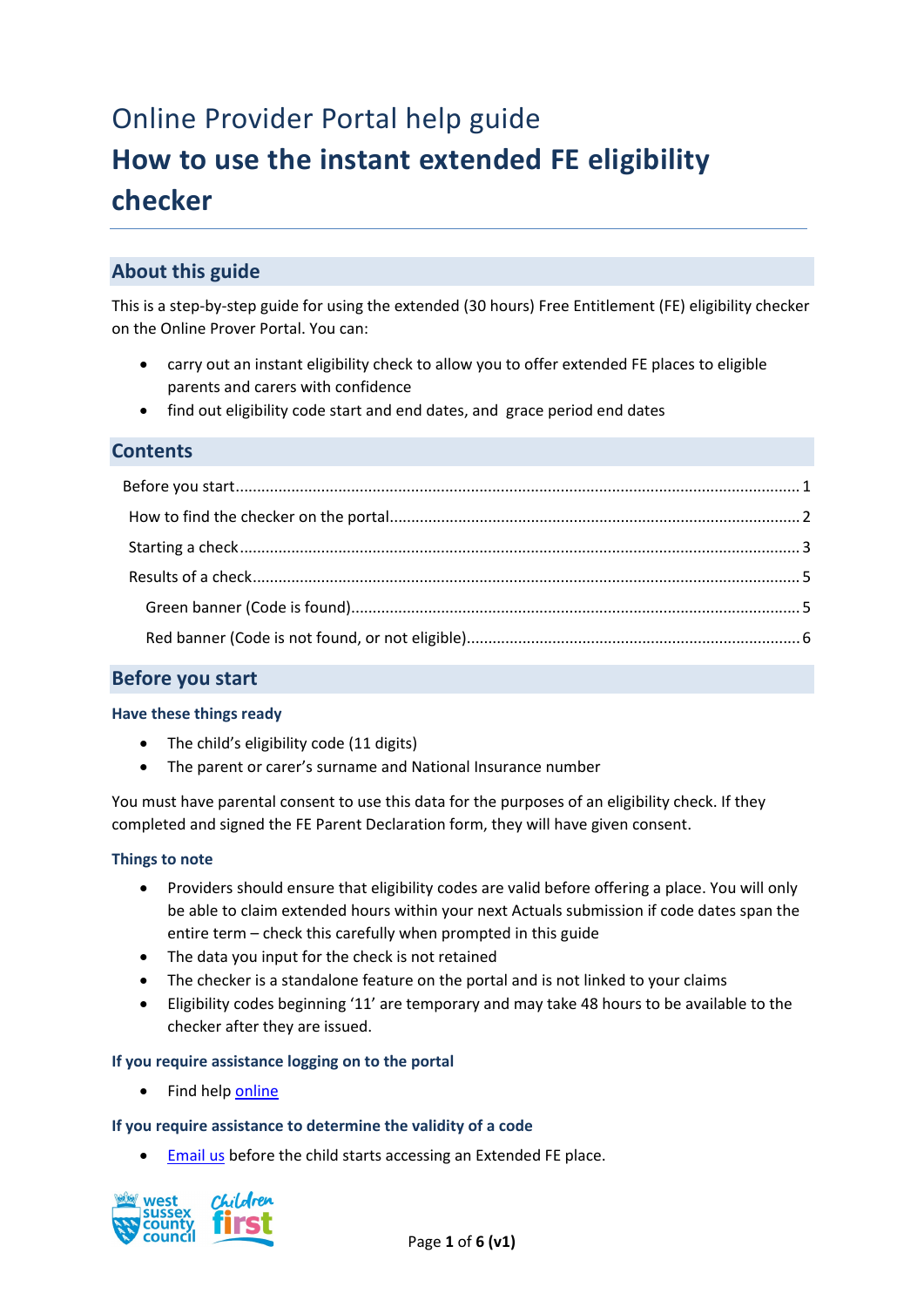## <span id="page-1-0"></span>**How to find the checker on the portal**

1. [Sign in](https://familyinfoservice.westsussex.gov.uk/SynergyWeb/login.aspx) to the portal

If your account has access to more than one provider, choose the appropriate one from the list at the top of the screen (either day nursery, pre-school or childminder) then press the **Proceed** button

| <b>Please select an Organisation below</b>                                                   |         |  |
|----------------------------------------------------------------------------------------------|---------|--|
| As you are linked to multiple Organisations you will need to select one in order to proceed. |         |  |
| Select Organisation: -- Please select--                                                      | Proceed |  |

2. Choose **Funding** in the top menu

| <b>Home</b> Forms Funding Sufficiency Staff                       |
|-------------------------------------------------------------------|
|                                                                   |
| <b>Welcome to the Online Provider Portal</b>                      |
|                                                                   |
| <b>THE PORTAL IS: OPEN</b>                                        |
| Please ensure you follow the Help Guides before contacting us for |

3. To access the **Funding** area of the portal, you must pass through a Security Question. Enter three characters from your secret word (note which three the portal is asking for) then press the **Submit** button.

If this is the first time accessing the Funding area of the portal, or you've had your account reset by us, your Secret Word will be defaulted to WSCC

| Home Forms Funding                                                                                                                     |
|----------------------------------------------------------------------------------------------------------------------------------------|
| <b>Security question</b>                                                                                                               |
| For increased security, you are being prompted to enter the answer to one of the Authentication Questions.<br>What is your secret word |
| Character 1 2 3<br>A v<br>A T<br>А                                                                                                     |
| <b>Submit</b>                                                                                                                          |

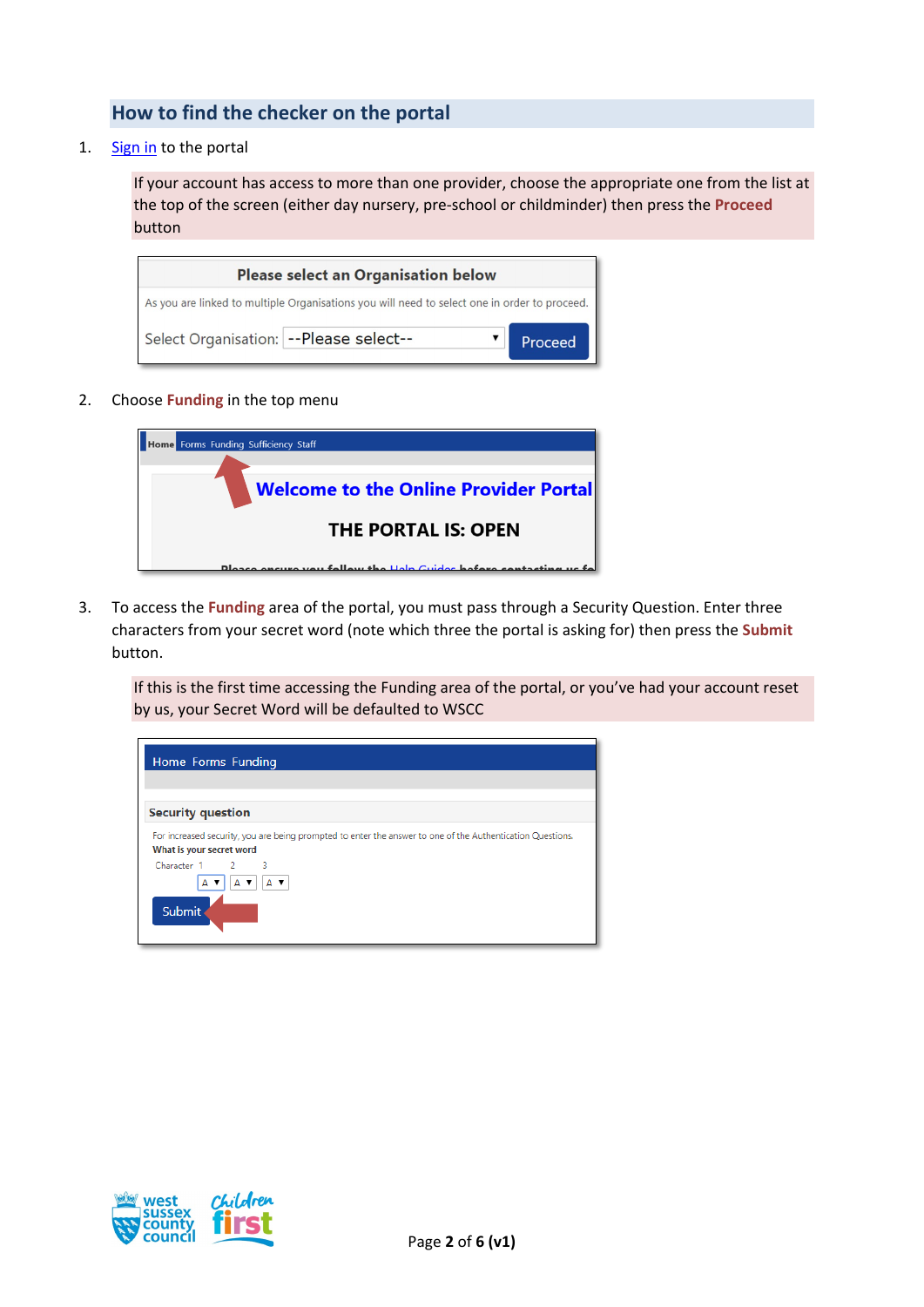#### <span id="page-2-0"></span>**4. This step is for users that have the default Secret Word (WSCC) only**

If this is the first time accessing the **Funding** area of the portal, you'll be prompted to change your default secret word to one of your own choosing

First, click on the text *What is your secret word (Provider)* so that it becomes highlighted (may take a moment to highlight if using a mobile or tablet device)

Then enter the old and new answer, into the boxes - the answers are case sensitive

Press the **Save** button

| <b>Account Security</b>    | <b>Authentication Questions</b>     |                                                                                                                                   |  |
|----------------------------|-------------------------------------|-----------------------------------------------------------------------------------------------------------------------------------|--|
|                            |                                     | Please change your authentication questions below                                                                                 |  |
|                            |                                     | If an asterisk is displayed in front of an authentication question then the question has not yet been assigned a personal answer. |  |
|                            |                                     |                                                                                                                                   |  |
|                            |                                     |                                                                                                                                   |  |
|                            | What is your secret word (Provider) |                                                                                                                                   |  |
|                            |                                     |                                                                                                                                   |  |
|                            |                                     |                                                                                                                                   |  |
| Old Answer:<br>New Answer: |                                     |                                                                                                                                   |  |
| Confirm New Answer:        |                                     |                                                                                                                                   |  |

After changing your answer you'll need to press **Childcare/service provider** at the top left of the window to return to the portal, and select **Funding** from the main menu again

| Childcare/service provider                             |                                     |  |
|--------------------------------------------------------|-------------------------------------|--|
| <b>Account Security</b>                                | <b>Authentication Questions</b>     |  |
| Please change your authentication                      |                                     |  |
| If an asterisk is displayed in front of an authenticat |                                     |  |
|                                                        | What is your secret word (Provider) |  |

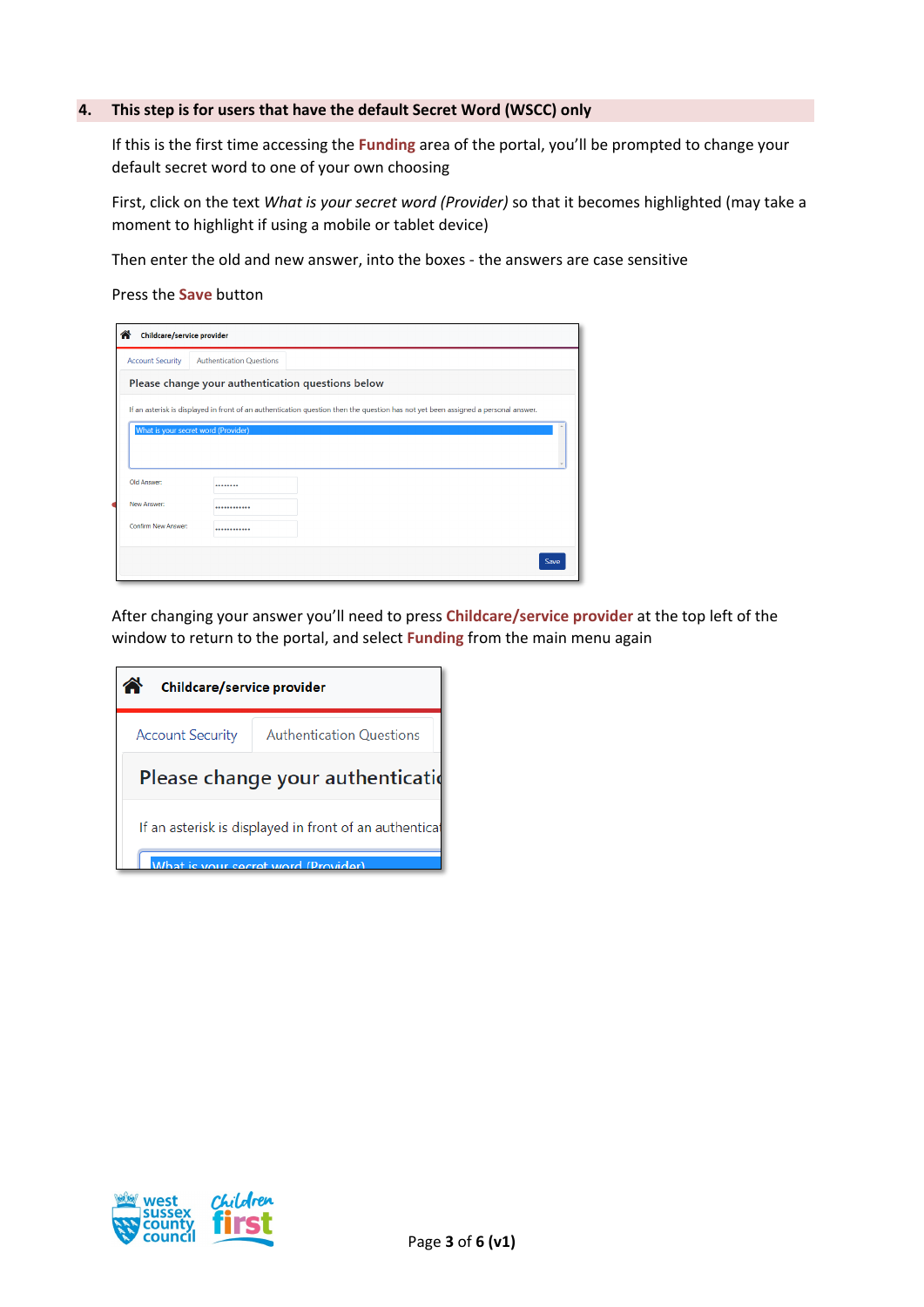## **Starting a check**

5. Choose **Eligibility Checker** from the **Funding** sub-menu



6. Press the **30 Hrs Free Entitlement Check** button



- 7. Only three fields require data to perform a check, denoted by an asterisk:
	- **Eligibility code** (11 digits)
	- **Child's date of birth** (in format DD/MM/YYYY)
	- **Parent/carer NI Number** (9 characters, must be the one used on the application)

Tick the box to confirm that you have parental consent to perform the check, then press the **Submit** button

|                                | <b>30 Hrs Free Entitlement Check</b>                                                                                                                                                                   |  |  |
|--------------------------------|--------------------------------------------------------------------------------------------------------------------------------------------------------------------------------------------------------|--|--|
|                                | Please enter a valid Eligibility Code and Child Date of Birth, together with Parent/Carer Details.<br>Partner Details are optional but if entered then all fields, except Forename, must be filled in. |  |  |
| Eligibility Code*              | 55512345678                                                                                                                                                                                            |  |  |
| Child Date of Birth*           | 01/01/2020                                                                                                                                                                                             |  |  |
| Parent/Carer Forename          |                                                                                                                                                                                                        |  |  |
| Parent/Carer Surname           |                                                                                                                                                                                                        |  |  |
| Parent/Carer NI Number*        | ZZ123456Z                                                                                                                                                                                              |  |  |
| Consent must be given for this | Eligibility Check                                                                                                                                                                                      |  |  |
| Partner Forename               |                                                                                                                                                                                                        |  |  |
| Partner Surname                |                                                                                                                                                                                                        |  |  |
| Partner NJ Number              |                                                                                                                                                                                                        |  |  |
| *denotes mandatory fields      |                                                                                                                                                                                                        |  |  |
| <b>Submit</b><br>Cancel        |                                                                                                                                                                                                        |  |  |

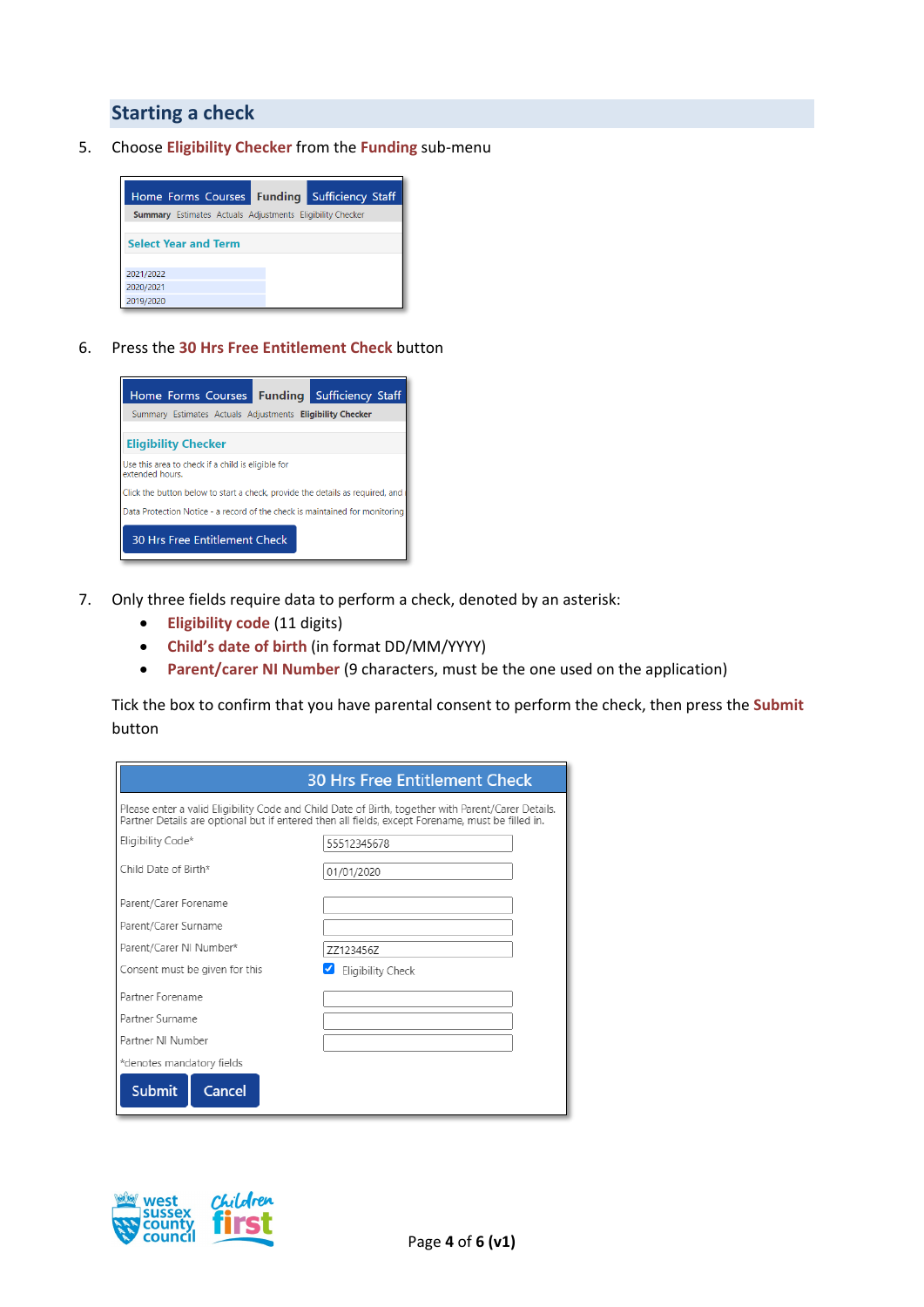## <span id="page-4-0"></span>**Results of a check**

8. You are given either a green or red banner with the results of the check

#### <span id="page-4-1"></span>**Green banner (Code is found)**

A green banner and tick denote that the code has been found only - it **does not denote that the code is valid** for the upcoming term, or that you can claim extended hours for the child on your Actuals submission for the upcoming term



The following information is provided:

- **Code Start date** when code first issued by HMRC, or when the parent reconfirmed eligibility
- **Code End date** by which the applicant should reconfirm their eligibility with HMRC
- **Grace Period End Date** when eligibility will end if the parent fails to reconfirm with HMRC

To be able to claim extended hours for the child on your next Actuals submission, the code **must** be valid for the entirety of that term. Refer to the table below to check validity for the term in which you intend to claim.

| To claim in        | code start date must be | and grace period end date must be |
|--------------------|-------------------------|-----------------------------------|
| Autumn term        | 31 August, or earlier   | 31 December, or later             |
| <b>Spring Term</b> | 31 December, or earlier | 31 March, or later                |
| Summer term        | 31 March, or earlier    | 31 August, or later               |

Note that:

- If the parent applied or reconfirmed with HMRC in time, but the code start date is after the start of term, take a screenshot of the Eligibility Checker outcome (using the Print screen button on your keyboard) and email [freeentitlement@westsussex.gov.uk](mailto:freeentitlement@westsussex.gov.uk) for support.
- If a parent has forgotten to reconfirm, and/or no longer meets the eligibility criteria, the child can continue to access their Extended FE place up to the grace period end date.
- A child cannot start at a new provider if the code has fallen into the grace period.